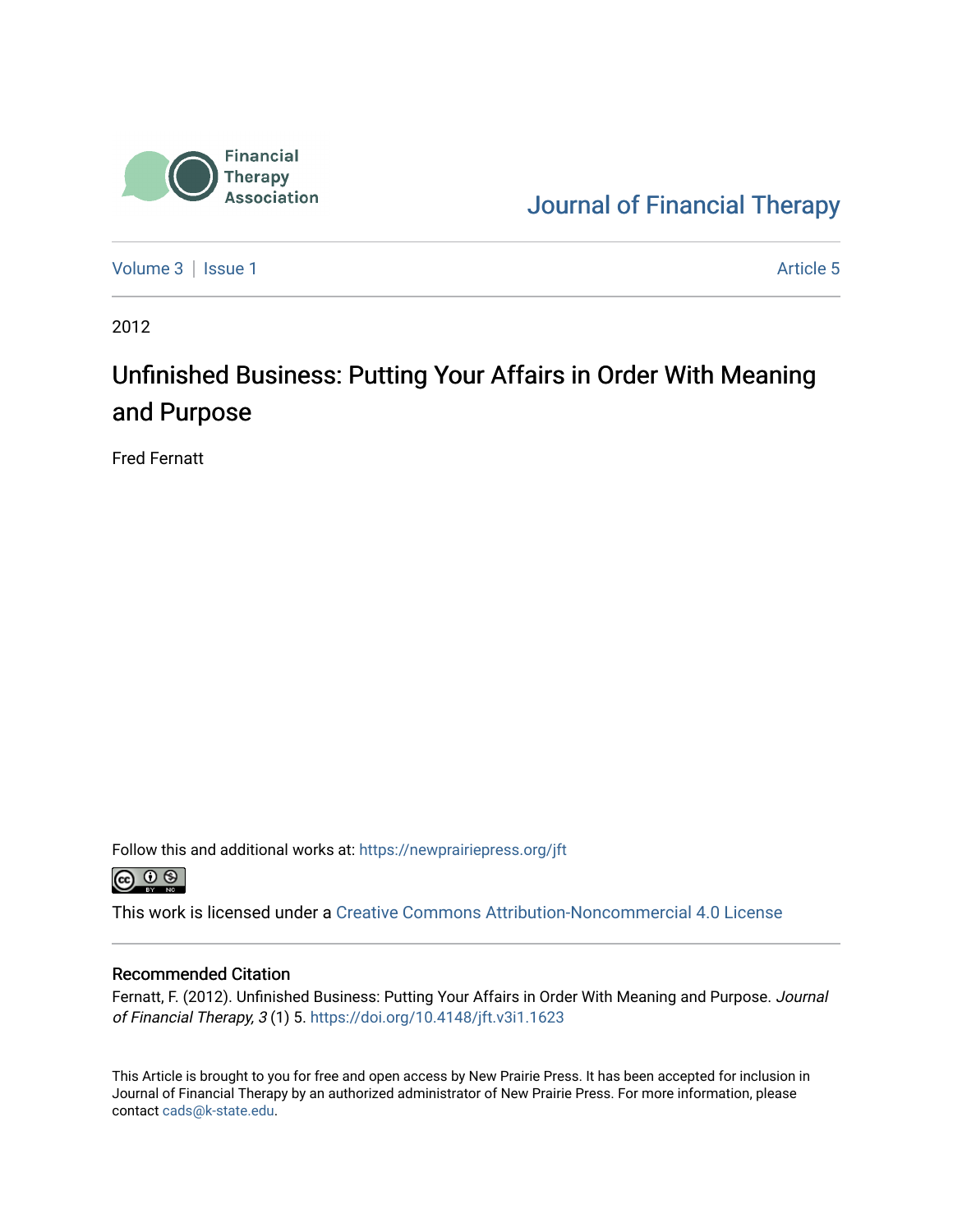## **Book Review**

Unfinished Business: Putting Your Affairs in Order With Meaning and Purpose

## **Fred Fernatt**

*Kansas State University*

Dunn, R. (2010). *Unfinished business: Putting your affairs in order with meaning and purpose*. Atlanta, GA: Ron Dunn. ISBN: 978-1-6123-640-3.

Professional financial advisors often fill bookshelves with volumes giving silent testimony to their academic and professional progress, as well as areas of particular interest. *Unfinished Business* fills a gap in many collections. Numerous books in personal libraries focus on the technical aspects of how to perform our chosen trade. *Unfinished Business* addresses the visceral issues of how and why to organize your life. The author, Ron Dunn, has no formal financial or family therapy training. Rather, he developed an industry-leading business and regularly leads personal growth discussion groups using faith-based methods tempered with good humor. His perspective as an "outsider" and his "let's get it done" approach combine to provide both practitioners and clients with an essential tool in putting their lives in order.

Early in *Unfinished Business*, Dun points out that we all have a one-in-one chance of dying. The focus is on how to leave a lasting legacy, or as he puts it, "not just who gets the stuff." Considering one's own legacy includes both deep self-examination and consideration for those we and our clients will leave behind. It is something everyone should seek to do, but very few accomplish. Both financial planners and therapists will recognize many parts of the approach used in *Unfinished Business,* yet few will have seen them integrated as well.

*Unfinished Business* is short, only 203 pages, but the text includes a wealth of practical information and 70 forms. Each of the seven chapters addresses a separate issue and builds one upon another. Samples of each form are in the book and they can also be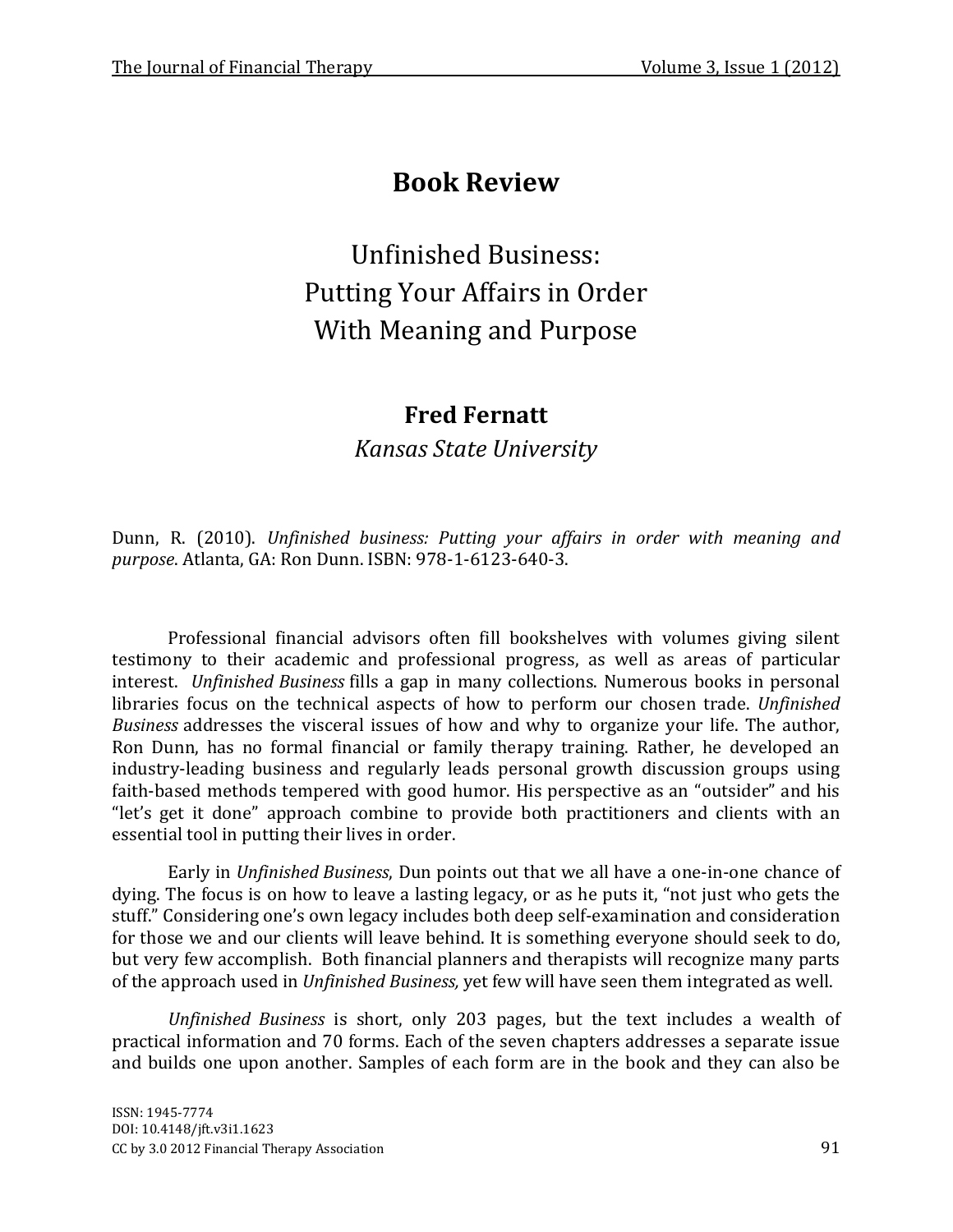downloaded at: [www.myunfinishedbusiness.net.](http://www.myunfinishedbusiness.net/) The forms are easily accessible, are fillable, and may be readily saved for later completion, storage, revision, or retrieval.

Financial therapists, counselors, and planners will appreciate Dunn's approach to writing and organizational strengths. As mentioned previously, the book is short. This makes the concepts easily and quickly accessible. Dunn begins *Unfinished Business* with the simple, yet profound observation that one should not prepare for a crisis when they are already in a crisis. To begin, readers are instructed to ask their spouse or other survivors four simple questions: (a) If I were gone what would you not know that you wish I had explained?, (b) What type of information would you want to have readily available?, (c) What could I get ready now that would help you get through?, and (d) What would you wish I had included in a filing system for easy reference? Those in practice can see the merits of having these questions addressed long before they are needed.

The next two chapters deal with making order out of chaos and turning order into meaning. The second chapter emphasizes the importance of establishing an organized system for files. Again, the how and why are explained. The author's website even offers a pre-labeled file box organized according to the specifications in the book. The third chapter leads readers through a series of exercises designed to clarify thinking about assets and liabilities. Financial therapists, counselors, and planners will recognize this as one of the initial steps in the financial planning process. The chapter also discusses the importance of a budget, not as a restriction to be circumvented at the earliest opportunity, but as a way to understand cash flow.

The next three chapters focus on the practical aspects of legacy planning. Chapter 4 emphasizes the practical, from recording safe deposit contents and household maintenance suggestions, to contact information for key advisors. Such actions may seem mundane in the present, but may be highly appreciated by a surviving spouse in the future. The most important topic in chapter 5 is determining survivor financial needs. If someone passes away, what will the survivors need to carry on and where will it come from? The focus on cash flow needs of survivors is essential to the success of the overall exercise. Wills and trusts are discussed in chapter 6, but the text goes beyond the common topics of estate planning. Disposition of personal assets and extensive funeral instructions are addressed. As Dunn points out, topics may be morbid but the care given will be greatly appreciated when the time comes.

Many of the topics addressed in the final chapter are beyond the normal purview of most financial planners and therapists, but may be the crowning section of the exercise. Family trees, personal histories, and fondest memories are discussed, as are personal letters to survivors. The matters of change in marital status and possible remarriage are also addressed. While much of financial planning and therapy may focus on the temporal needs of survivors, this section is the most personal and would be most treasured by a client's survivors.

Often as practitioners, we read books that lead us to wonder, "what was the author's point?" After reading Dunn's work, I was left with the opposite question, namely, "where